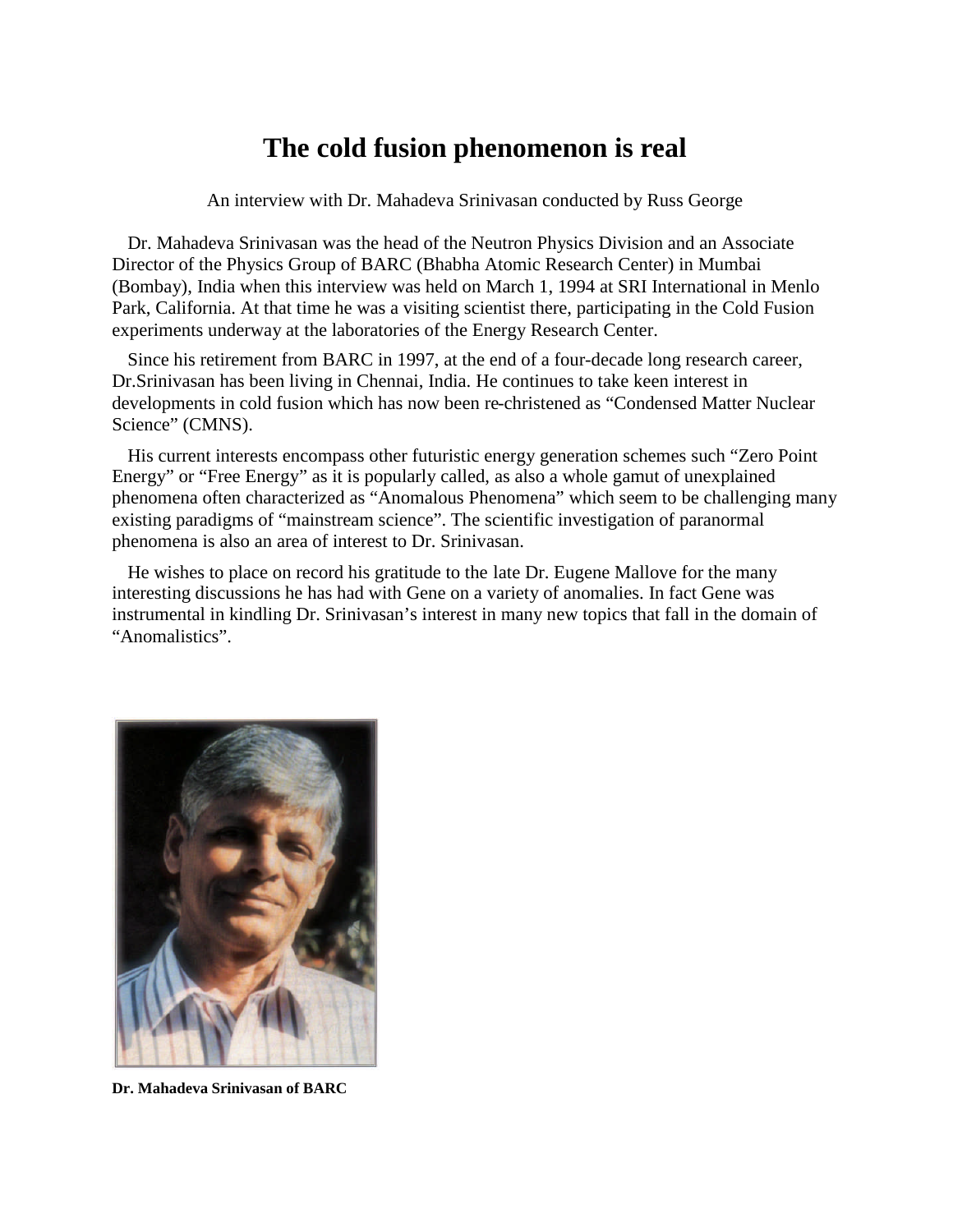*RG:* Let me start by asking you a little about your background.

*MS:* I joined BARC in August 1957. BARC has a training school which recruits about 150-200 scientists every year. They call for applications from all over India. Usually 2000, 3000, or sometimes 5000 people apply, all first-class graduates. I belonged to the first batch, recruited way back in 1957. Following one year of training I was appointed as a scientific officer in 1958.

My specialization has been in the area of nuclear engineering and reactor physics, criticality experiments, nuclear instrumentation, and so on. So I am quite familiar with, and quite at home with, neutron measurements. I spent about two years at the Argonne National Lab (USA) in 1961-1962, and later a couple of years at the Chalk River Nuclear Laboratories in Canada (1968- 1970). Since then, I've been in charge of fission criticality experiments and fusion-related research at BARC.

*RG:* How did BARC get involved in fusion science?

*MS*: Somewhere down the line, I think it was in the mid-'70s, we realized that we had to get into the fusion business in India. So we at BARC were looking for the right niche to enter. In the area of fusion we have two approaches, as you know: magnetic confinement fusion and inertial confinement fusion. We had in our center a group, a very good group, on lasers. They took up this question of laser fusion for study, knowing very well that they could never build these gigantic lasers, but they could certainly study the physics of laser plasma interaction. There was a policy decision that our center would not enter magnetic confinement fusion, which was allocated to a different institute in India. So we selected what is known as a plasma focus, which is a variety of Z-pinch device, for investigation, trying to understand the phenomenon — and through it the basic physics of fusioning plasmas.

*RG:* And you were involved in that research?

*MS*: Yes, we have a plasma group in the Neutron Physics Division, which I head.

*RG:* How many people are there in the Neutron Physics Division?

*MS*: The division has about 30 people at present. The plasma group consists of about 8-10 people, and we have funding to build a 300 kilojoule capacitor bank facility to dump the stored energy into a plasma focus. We started with a very small plasma focus experiment in 1976. I think our center was the first to generate and detect fusion neutrons from a small plasma focus experiment driven by just 100 joules of stored energy. Nobody else to my knowledge has detected neutrons in such a low-energy experiment.

*RG:* How many people are at the BARC institute?

*MS:* BARC is a gigantic institute. We have about 14,000 people now. About 3,500 are scientists and engineers, and the rest of the people make up the technical and administrative support. It is the main center for developing nuclear technology in the country, and is primarily a research center. The power reactors are constructed by the nuclear power corporation, but BARC gives the support for it with research in heavy water production, research in nuclear fuel — the whole fuel cycle. Our division initially was looking after criticality experiments, and then started taking interest in fusion.

*RG:* It sounds like BARC is roughly equivalent in size to the Los Alamos National Laboratory here in the U.S., where I think there are about 10,000 people working.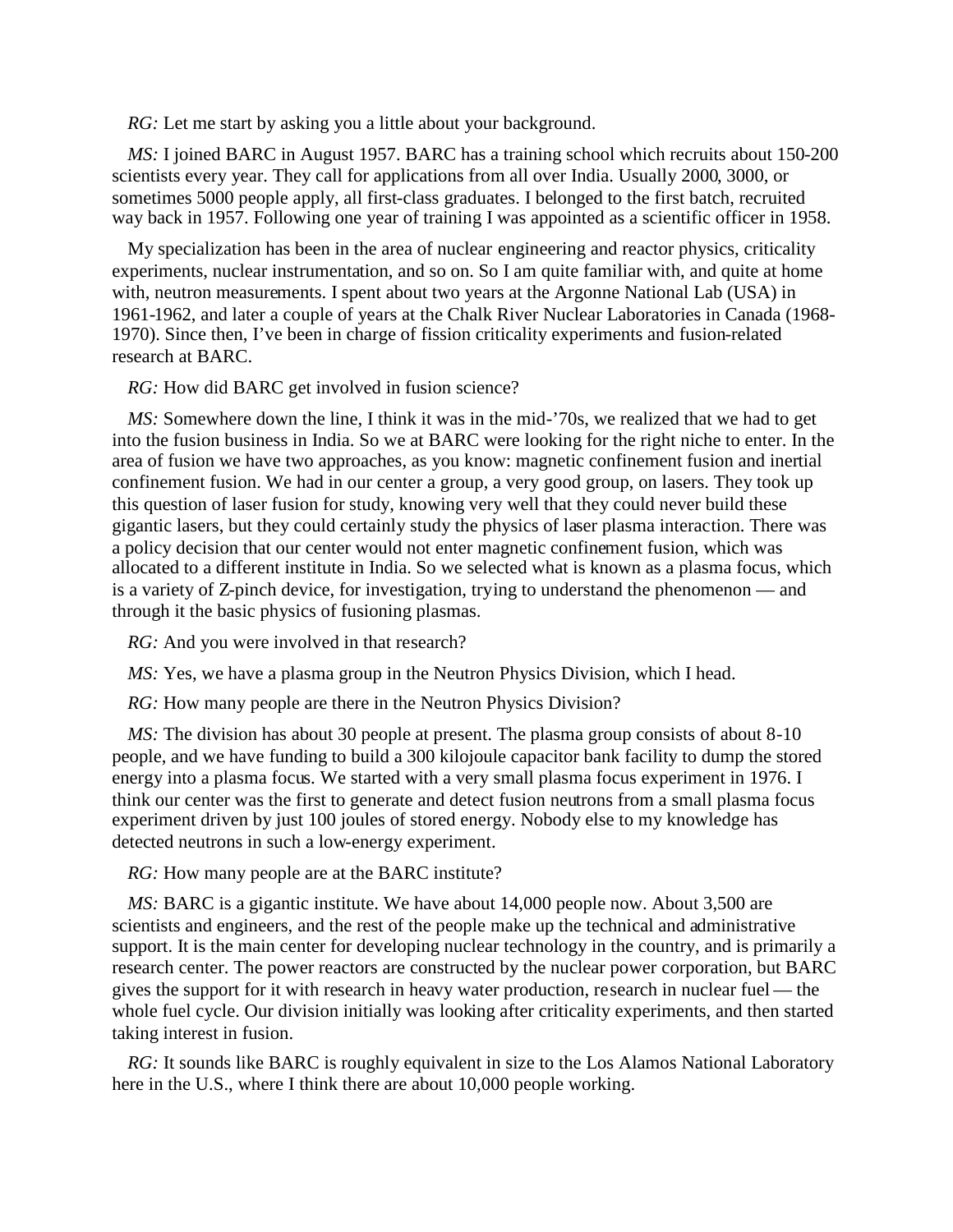*MS:* BARC is a bit bigger. That is because in India we don't have the kind of industrial backup support that you have in this country. So we have to do a lot of things in-house. Right from the start, Dr. Homi Bhabha, who started the center, placed a lot of emphasis on self-reliance. For instance, we have our own division for vacuum technology. We have our own fuel fabrication facility. So although the size is large, much of it is production and other technical level work.

*RG:* So BARC is a National Laboratory in India. Does it have a "black" budget with secret research like Los Alamos, or is it purely non-defense-related research?

*MS:* There is no weapons program in India. There was, of course, one experiment conducted way back in 1974, but that was just one of a kind, just to demonstrate to the world that India has advanced technology.

*RG:* So BARC is not a defense-oriented laboratory, and is purely a science facility?

*MS*: It is definitely not a defense facility. I should say the main goal is to provide the R&D backup for developing the nuclear fuel cycle. However, BARC also serves as the premier institution for basic nuclear research in India. In this center we have research reactors, we have condensed matter physics, laser physics, chemical sciences, as well as life sciences. It is a nice mixture of basic and applied research.

*RG:* Do scientists like yourself have a sort of tenure?

*MS*: The interesting thing about our center — and in fact any government job in India — is that nobody can be thrown out easily. Once you become a permanent government employee, it is next to impossible to throw you out. In that sense, everyone has a tenured position. This has its advantages and disadvantages. If people work, it is out of interest. If a man decides not to work, nothing can be done about it, you just don't throw him out. This gives one a lot of flexibility and freedom. He can pick a problem and work on it. If his boss doesn't like it, he can ignore him or not give him much funding.

I enjoy working at BARC because we have people there with expertise in almost any field. If I want to talk to a person with expertise in an area that I need advice on, I look him up in the phone directory, and call him up, or walk across the building to talk to him. It is a very nice atmosphere. There are always seminars going on, or lectures, or symposia. There is an active science atmosphere, and we are exposed to a wide variety of scientific topics. Sometimes it is a little too much, maybe.

*RG:* Did this level of academic freedom that you enjoy help with your interest in cold fusion?

*MS*: That is certainly one of the main advantages we have. Because of this freedom, we could easily enter this exciting new area. Interestingly enough, at the time when the phenomenon of cold fusion arrived, one of the problems we were looking into in our division was the possibility of developing fusion into a neutron source in order to convert thorium into uranium-233 [U233]. Incidentally, one of the key projects in BARC is developing the technology for using uranium-233 in power reactors. Right now, we are constructing a U233-fueled swimming pool type reactor. It is expected to become critical just within a few months. And when it becomes operational it will be the world's only U233-fueled reactor.

*RG:* What is the advantage of the U233 reactor?

*MS:* U233 is a man-made isotope, like plutonium-239. It is produced from thorium. India has plenty of thorium, probably the largest thorium resources in the world. So right from day one,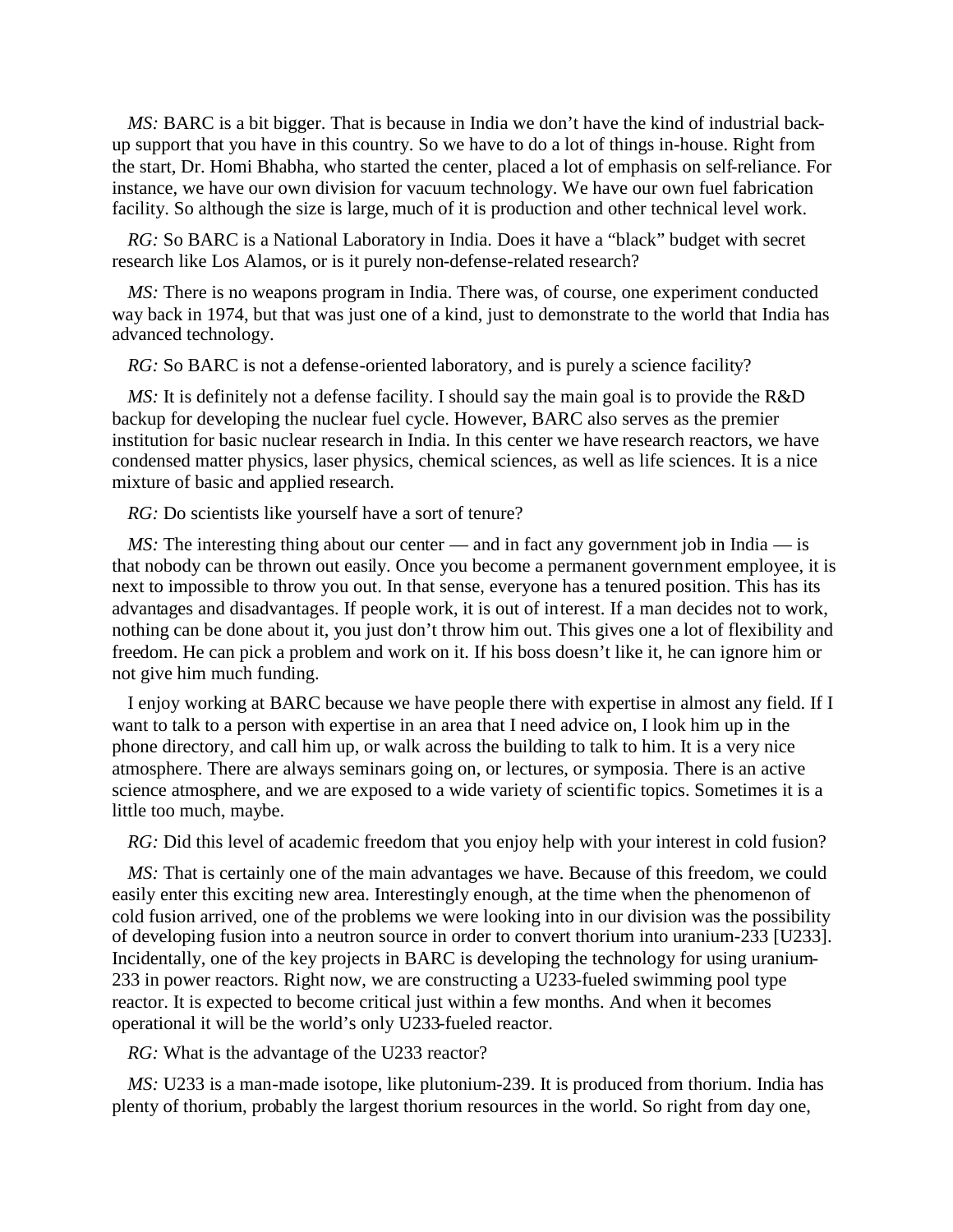when our center was started, it was generally assumed and understood that eventually our nuclear technology would switch over to U233. So this is what we are interested in doing. The only problem with the U233 fuel cycle is that U233 is a man-made isotope, and to produce it you need a neutron source. So we examined the energy cost of the production of neutrons by almost every imaginable technique — all kinds of devices, including fusion reactors. That was the reason we entered fusion. If only we could develop fusion, not for getting energy, but as a neutron source. I personally have concluded that [hot] fusion reactors will never become feasible for getting energy. Today, I am even willing to say that [hot] fusion energy will never become commercial. But as a neutron source, if we can use those neutrons to convert thorium to U233, that might be useful, in the Indian context.

*RG:* Do you need a high-energy neutron?

*MS:* No, any neutron will do. The important thing is that eventually, when this neutron is captured in thorium to give U233, one atom of U233 is going to give 200 MeV of energy. So the point to note is that if I spend more than 200 MeV of energy to produce a neutron, then the whole concept fails. We examined many schemes, and we were actively trying to develop the plasma focus as a viable source of neutrons. It very nicely fitted into our overall scheme of things. If only we could get a good neutron source!

*RG:* So this led you to cold fusion?

*MS:* Exactly. On March 25, 1989, we saw this little four-line news item in the *Times of India,* saying that neutrons were seen to be produced by a small battery and bottle experiment. I immediately got interested in it from the point of view of a neutron source.

*RG:* How quickly after you saw that news item did you begin work?

*MS:* That is a very interesting story. In 1988, we had imported from Ireland what is known as a Milton Roy Electrolytic Cell. This is a commercial cell for producing hydrogen gas. The important thing about the Milton Roy Cell is that it uses palladium tubes as cathodes and NaOH as electrolyte. During electrolysis, hydrogen goes through the walls of the tubes and comes out as pure hydrogen gas from the inside of the Pd [palladium] tubes. We were in the process of converting it to produce deuterium gas for our plasma experiments. On March 25th, purely accidentally, we had right there a palladium and heavy water electrolytic cell lying on our table — not because of cold fusion, but because we wanted deuterium gas. When we learned that this palladium and deuterium cell produces neutrons, all that we had to do was to switch it on and bring in the neutron detectors around it. So within 24 hours we had a "cold fusion" cell operating!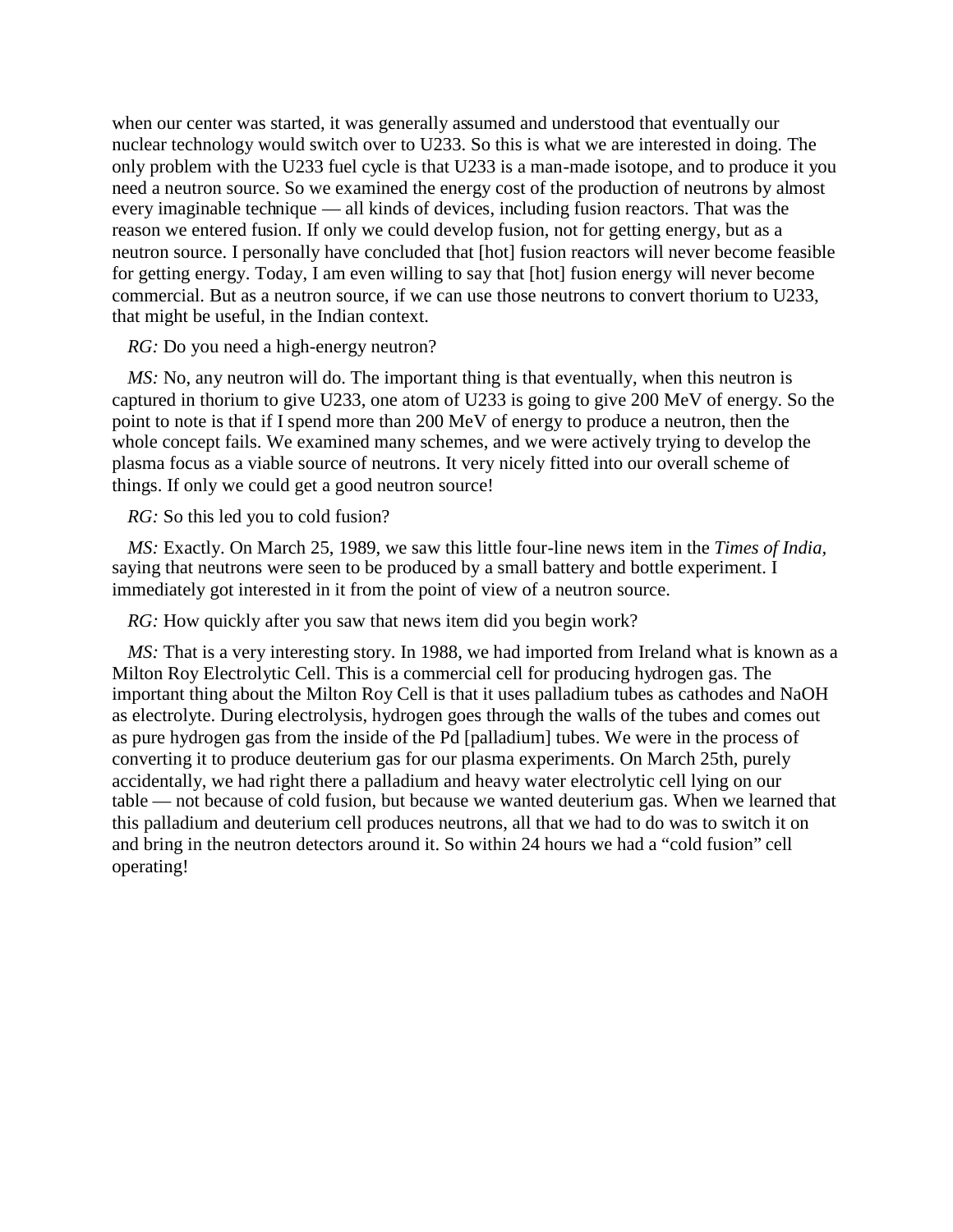

**Dr. P.K. Iyengar, the open-minded Director of BARC at the time of the Utah announcement on March 23, 1989.**



**The cover of the BARC 1500 report,** *BARC Studies in Cold Fusion***.**

*RG:* So what did you see?

*MS:* Within three weeks, on April 21, 1989, we saw the first burst of neutrons. Not only did we see neutrons, we saw that there was plenty of tritium! That was the thing which really gave us confidence that cold fusion was for real.

The director of BARC at that time was Dr. Iyengar, who was a person who was always interested in exciting new things. So when this came up, he quickly convened a meeting of all the people who were likely to be interested. Different people got involved: the neutron physicists, chemists, chemical engineers, etc. So within a period of six weeks we had 12 groups in BARC, independently setting up cells and doing what they thought best to do. The result of that is the BARC [1](#page-4-0)500 report.  ${}^{1}$  As you know, 10 of these groups got positive results. For some strange reason, however, we the neutron physics people were told that calorimetry is a very difficult thing to do. Somehow we were dissuaded from entering calorimetry. "You neutron physicists shouldn't touch it." A very strange attitude. So for two years we didn't touch calorimetry.

When the announcement from Scaramuzzi in Italy came in May 1989 (neutrons from titanium in a gas loading experiment), we had a head start on that technique also! At that time, as part of our plasma physics activities, we had made titanium targets and electrodes for gas discharge experiments, to study neutrons in the context of plasma fusion devices. So it was as a result of this that I had in my drawer a piece of titanium that had been loaded with deuterium gas in May 1988 — well before the announcement of cold fusion. When I saw the Scaramuzzi announcement, I took out of the drawer a conical titanium electrode and I thought, "If something nuclear is going on, then if we keep this on an X-ray film something interesting should be seen."

<span id="page-4-0"></span><sup>&</sup>lt;sup>1</sup> Iyengar, P.K. and M. Srinivasan, eds. *BARC studies in cold fusion*. 1989, Government of India, Atomic Energy Commission: Bombay. Several papers from this book are available in the LENR-CANR.org Library.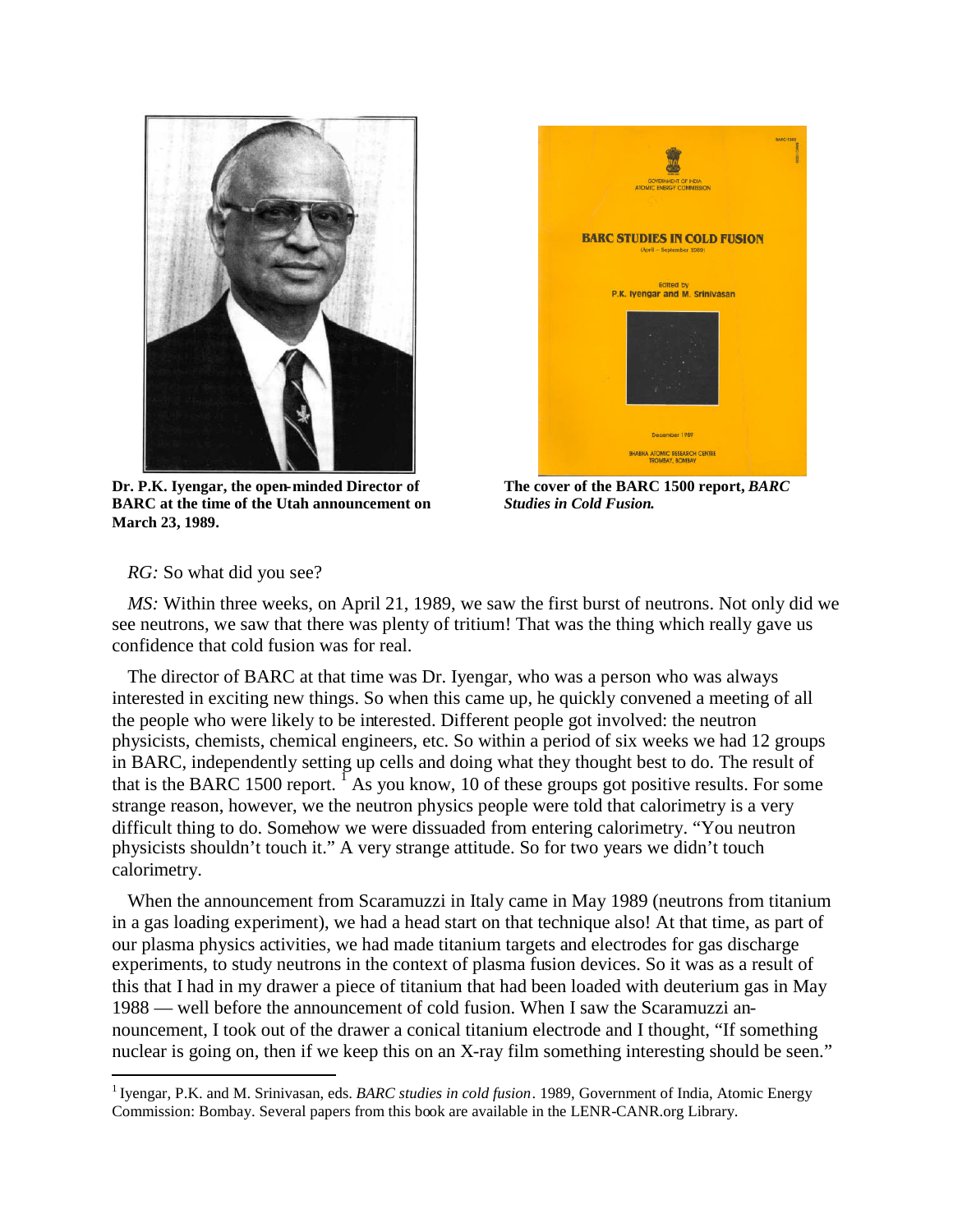So I gave this to my young colleague who does the X-ray film exposure for his plasma studies. He placed it overnight on X-ray film, and the next morning when he developed it, on the film where the tip of the electrode was there was a little spot. So the next day we repeated with a fresh film and again the spot appeared. Five nights consecutively, on five separate films, we saw that spot. We didn't know whether it was tritium or anything else, but we were sure something interesting was going on.

The question was: Was it X-rays coming from the titanium deuteride? This titanium electrode was earlier produced in a chamber using RF heating — all well-known technology. So we made fresh targets, and we looked at them on X-ray film — and we saw beautiful spots. And the same thing, placed in front of our germanium detector, gave us K-alpha 4.5 keV and K-beta 4.9 keV peaks, a clear signal of tritium in the material. This was in June 1989. The paper was presented at the Fifth International Conference on Emerging Nuclear Energy Systems in Karlsruhe in July 1989. We put one of those targets into our neutron detector, kept it there overnight and we got a beautiful big burst. We published this in the August 1990 *Fusion Technology,* a paper with 50 authors. At the time when the paper was published, we had probably the largest group of cold fusion researchers in the world. It was a very exciting time in those days. As I've said, we've seen tritium, we've seen neutrons, we've seen it in both palladium and titanium systems.

*RG:* Did you ever see sufficient neutrons to be of interest for your U233 program?

*MS:* No. We soon realized that the neutron-to-tritium ratio was very small. It was tritium that was the main product. Meanwhile we received confirmation of our results from Bockris of Texas A&M University, and Tom Claytor of Los Alamos, and others. We knew that even the tritium yield was very small compared to excess heat. So it was very clear to us that neutrons and tritium are only secondary phenomena. The main thing is clearly the excess heat.

*RG*: So you started out doing the classical Pons and Fleischmann heavy water experiment?

*MS:* Well, the Milton Roy Cell was readily available in our group and we didn't have to build a cell. It was fantastic, because we could drive that cell at a current of 100 amperes. And at that time in April 1989 I don't think there was any group in the world, not even Fleischmann's, who had a cell that could be driven at 100 amps! Since we saw neutrons and tritium with a Milton Roy Cell, we immediately ordered two more. Unfortunately, the second and third Milton Roy generators did not give us anything. So that was our first experience with non-reproducibility.

*RG:* Did you ever determine why that was?

*MS*: No, we didn't. We were just puzzled. Let me put it this way: We were probably drunk with success. Many of the BARC cells had given neutrons and tritium, so we thought cold fusion was simple! But when we started finding we could not reproduce it, the U.S. DOE report came out, the skeptics came out, and in our own center some of the senior physicists would not believe it. They challenged us to demonstrate the results again. But we could not again succeed with the Milton Roy Cells.

*RG:* But you were able to reproduce some of the time?

*MS*: Not with a Milton Roy Cell. But with other approaches, yes. For example, a very exciting experiment was the titanium chips experiment. I think the idea of treating them with liquid nitrogen was contributed by the Los Alamos group, by Howard Menlove's experiment. He took his deuterium-loaded titanium chips and dipped the whole cylinder into liquid nitrogen. It was supposed to have given neutrons. I am told that subsequently he has found that the apparent neu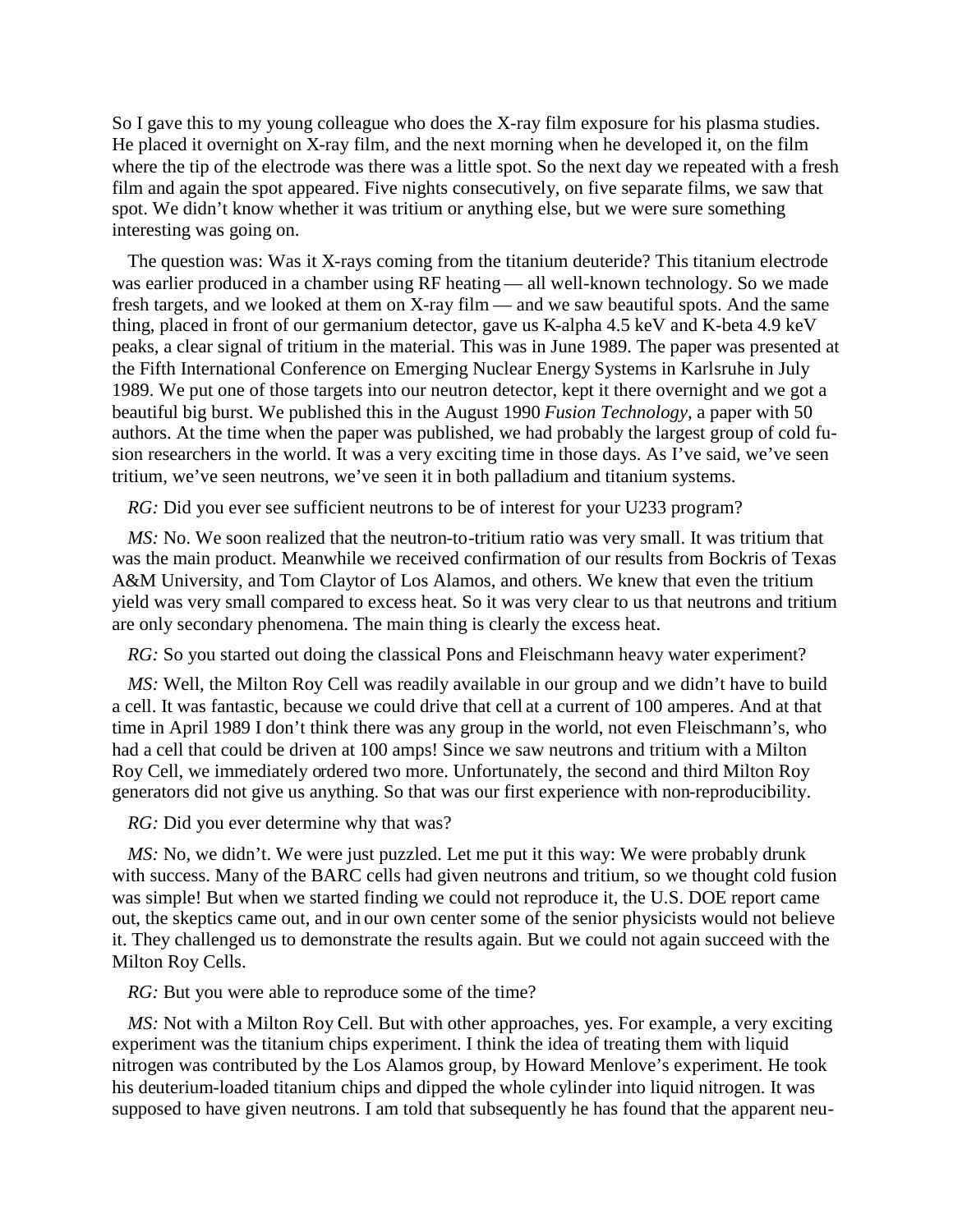tron bursts, at least in some cases, were possibly due to water condensation in the high-voltage insulators, and hence he has cooled down on that kind of experiment.

What we did was rather than look for neutrons, we took the deuterated titanium chips and dropped them directly into a can containing liquid nitrogen. Then we took out those pieces and monitored them individually for tritium. It was a tough problem because we had a thousand small chips with a total of about five grams. We divided them into lots of 20 and put them into a window-less beta detector. Some of the lots gave significant counts. Finally, we were able to show that four out of 1000 chips had very high activity at the microcuries level.

Those chips are still preserved by us — and they still give this signal. For instance, when Douglas Morrison visited us at the time around August 1990, I showed him that. The moment we loaded one of those chips into the detector, the count rate indicated a very high level of activity, giving a beautiful beta [electron energy] spectrum. I showed him this beta spectrum, and asked him to speculate as to where it could come from. I even gave him copies of the spectrum. He has never talked about it anywhere, or mentioned it in any of his writings.

Now the more exciting thing about that particular titanium chips experiment is that not only do *only* four out of the 1000 chips have that high activity, but even in those four chips there are very small hot spots — showing that what is happening is happening very selectively. There is clearly something very special about those sites. This is telling us something very important, because theoreticians immediately imagine a lattice which is fully loaded with deuterium, and that what is happening is happening everywhere in the whole lattice. I suspect that it is *not* occurring in the whole lattice.

*RG:* Do you mean that it isn't a uniform effect in the lattice?

*MS*: Definitely not. There is something unique in certain spots, and we haven't understood what it is. In the titanium chip experiments we came to the startling conclusion that each of those hot spots is the result of a micro-nuclear explosion. We gave that explanation in the paper we presented at the Provo meeting in October 1990. This, of course, is based on Menlove's observation of neutron bursts. If that is questioned, then the micro-explosion theory is not admissible.

There is, however, another interesting experiment we did by measuring the probability distribution of neutron counts. We did this to answer the question: In all these cold fusion experiments wherein we see neutrons, are these neutrons being emitted by the sample one at a time or in bursts of two, three, four or more at a time? In other words, was the neutron emission following Poisson statistics or was it non-Poisson? This is basic to the mechanism behind it, and so we devised an experiment to look for neutrons in 20 millisecond intervals because that is as far as we could go down to with our setup. All we did was feed the data out to a personal computer and chop it up into 20 millisecond blocks. We then did a statistical analysis and showed that definitely about 15-20 percent of the counts were coming in bursts of several tens of neutrons at a time.

*RG:* When was that experiment completed?

*MS:* Those were done in 1989. I am very happy about it because we presented the results at the first Salt Lake City meeting. Martin Fleischmann was so excited that he came up and said, "You fellows have done what I always wanted to do." He was very pleased.

An interesting thing we found was that the probability distribution of neutrons coming off a titanium deuteride disc, and from a palladium- $D_2O$  electrolysis cell is similar. So there is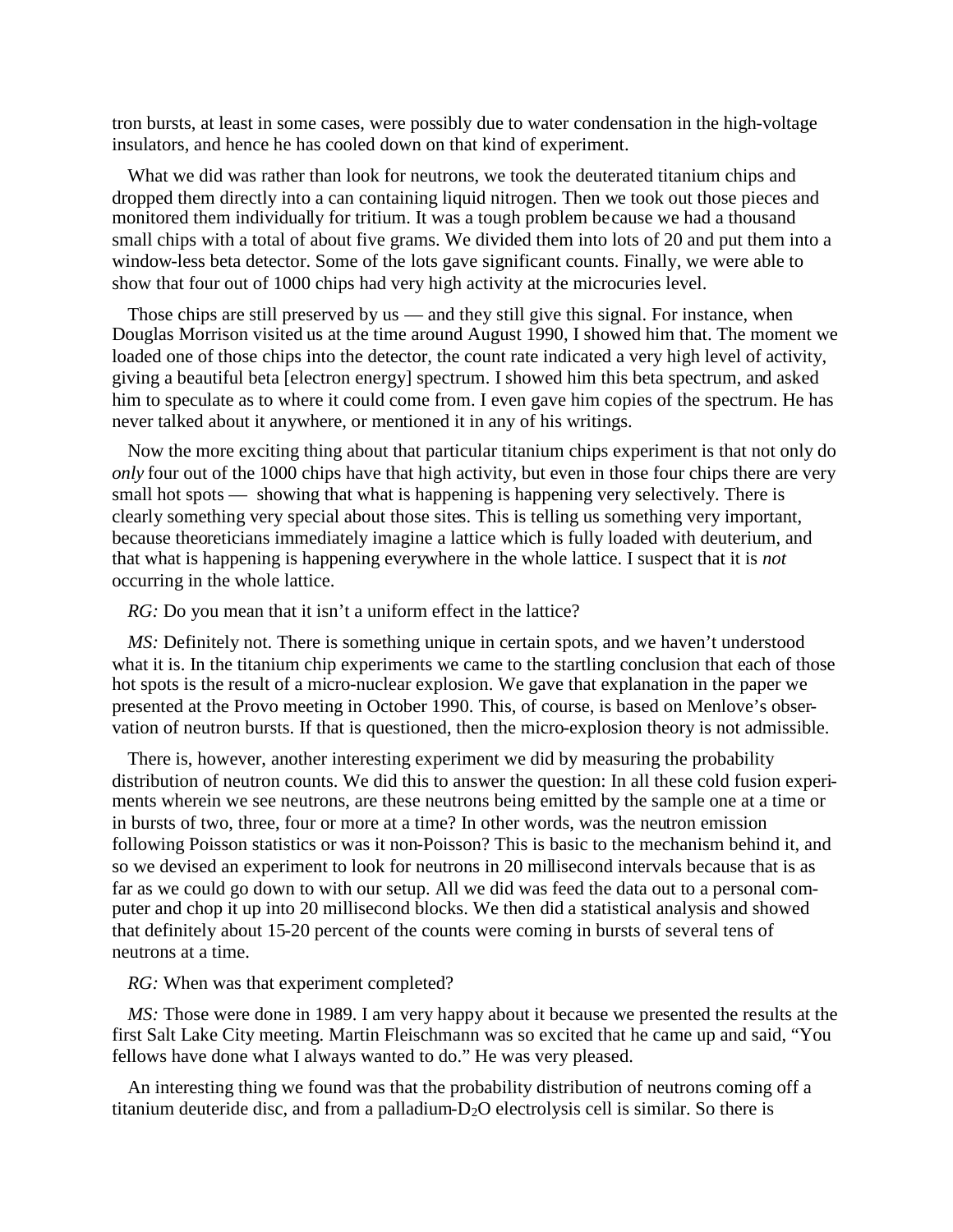something in common. The mechanism producing the neutrons is probably similar. I don't fully buy the theory that the d+d reactions are occurring continuously all the time. You cannot explain the multiplicity of neutrons this way. I know that there are some who now claim the multiple neutron measurements are erroneous.

But in our experiments we had two banks of neutron detectors looking at the source, and a background detector bank away from the experiment. Now, we believe our measurements, unless both these banks near the sample simultaneously decide to behave in a crazy manner or respond to cosmic ray-caused spallation neutrons, and not the background bank. In our experiments the background counter was absolutely stable. I am also aware of the argument that cosmic rays can cause spallation neutrons *only* in the Pd cathode and so do not give a signal in the background bank. But the size and duration of the detected neutron episode does not support the argument of the critics.

*RG*: So, what were the next experiments?

*MS:* Around October 1990, there were two considerations. First, we were having difficulty with reproducibility of the neutron and tritium measurements, and at the same time there was a feeling that we were missing out in terms of calorimetry. And that is when we decided to get into calorimetry. Just as we were building the initial calorimeter, this light water business came up. So instead of going into the calorimetry of palladium-and-heavy water systems, we started on the calorimetry of nickel  $H_2O$  systems, as we got the impression from Mills' paper and the Bush-Eagleton work that the success rate was higher in the  $Ni-H<sub>2</sub>O$  system.



**Autoradiograph of BARC deuterated titanium disc**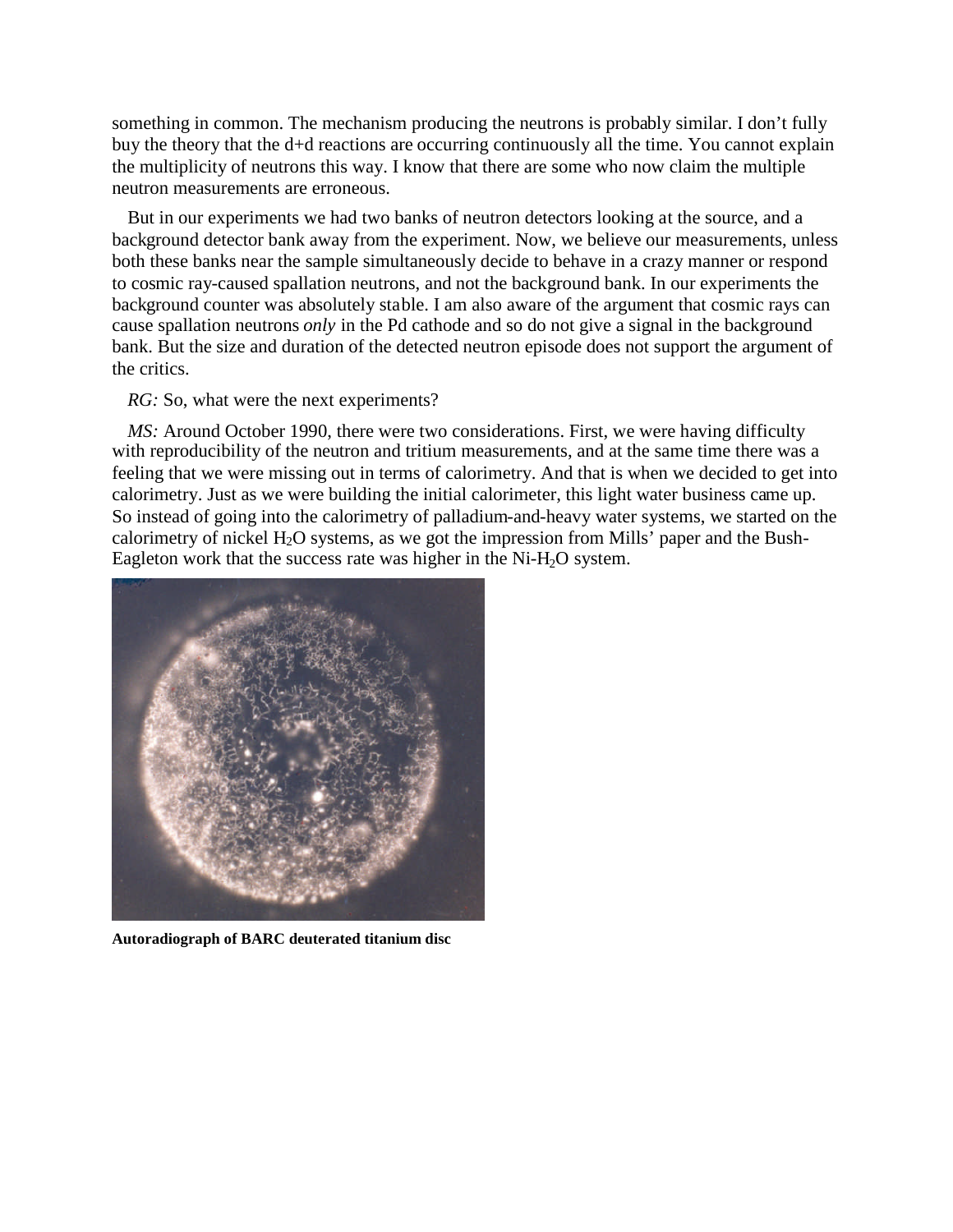*RG:* Is anyone at BARC doing palladium heavy water electrolysis experiments now?

*MS:* No, unfortunately it was also around that time, namely the middle of 1990, that there was a change in leadership at our center. Dr. Iyengar, who was the moving spirit behind the initial cold fusion program at BARC, moved on to become the chairman of the Indian Atomic Energy Commission. That has had an impact on the other groups involved in cold fusion experiments, though it didn't bother me. Many of the other groups did not want to risk their careers, and so they wound up their work. Many of the groups wound down their work. So in terms of numbers of people, we have come down from a level of 50 scientists actively engaged in cold fusion to about 15.

*RG*: So this is how you came to reproduce the light water experiments of Randell Mills.

*MS:* Yes, we simply tried to reproduce the experiments as reported by Randell Mills in his 1991 paper. We saw excess heat all right. Fifty percent of our cells showed it, although I now realize that we have perhaps not paid enough attention to ensuring that no recombination effects are occurring in our open cell experiments. My stay at SRI International during the last five or six months has opened up many issues which we are currently addressing.



**Neutron counts variation during run No. 1 of Milton-Roy Cell (21 April 1989)**

*RG*: Now that there are some new techniques emerging, are you going to look into any of them?

*MS*: Oh, yes. As I had mentioned earlier, we have conducted Z-pinch-type plasma focus experiments for the past 15 years. When we first heard of the Scaramuzzi neutron burst experiments from Italy, we ran a plasma focus experiment with a titanium electrode in place of the normal copper or brass central electrode. To our surprise, one of those electrodes gave us fantastic quantities of tritium. That was again presented in the first Salt Lake City conference. One particular electrode gave us 400 microcuries of tritium, but we could never reproduce it again. We still have that electrode. It gave us beautiful autoradiographs for a year and a half. Every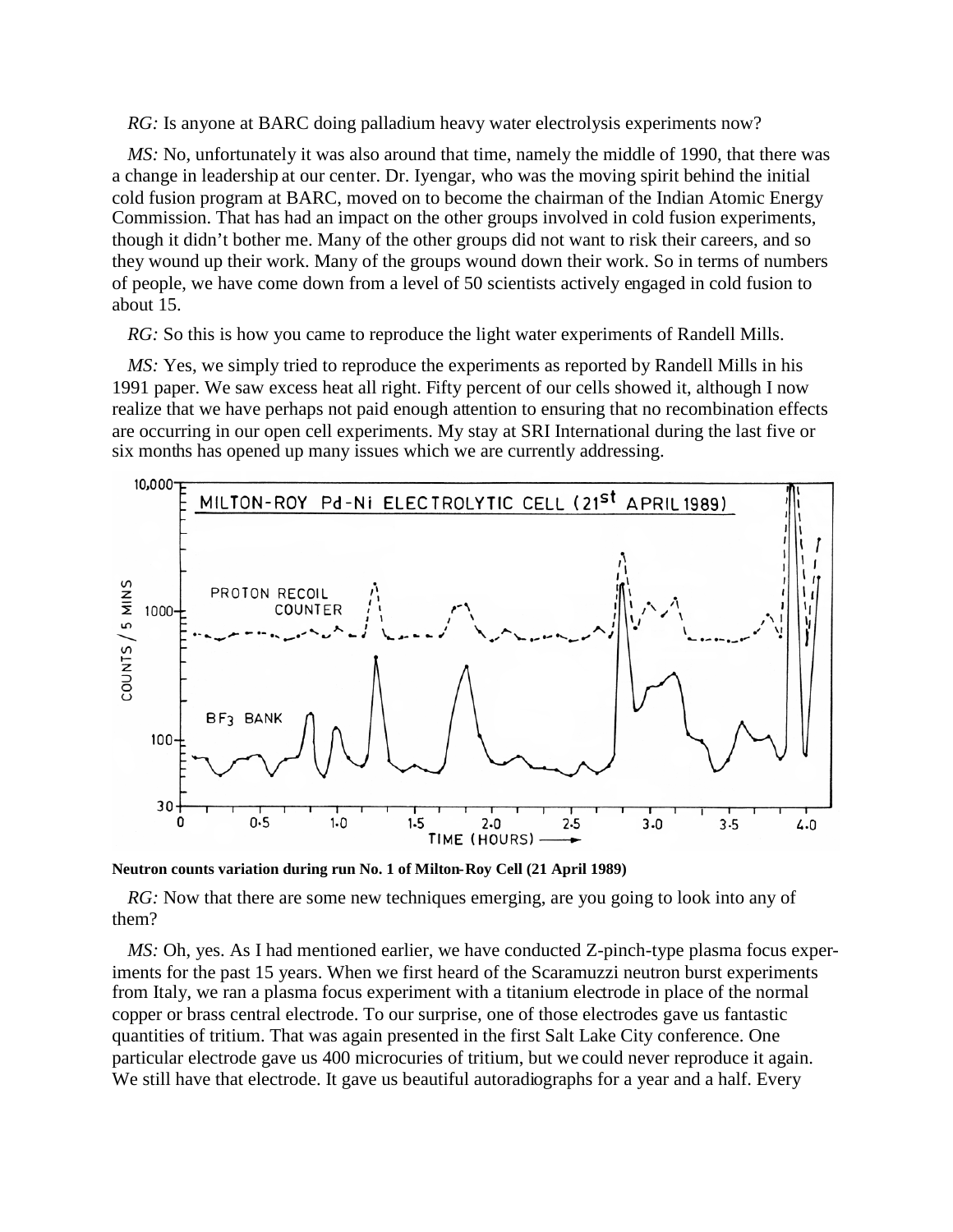month we'd take it out of the shelf and keep it on an X-ray film. The same pattern would reproduce itself, very beautifully.

*RG*: How many times did you try to reproduce the experiments?

*MS*: Many times. But without any success. Two other titanium electrodes did give tritium, but not high amounts. Only one electrode gave us such impressive results. You could see the tritium by sticking it in front of a germanium detector and the K-alpha peak built up rapidly. Stick it inside an ion chamber, and it gave measurable currents.

So we do have a historical interest in the plasma discharge approach. We still have a group pursuing this approach. When I go back I hope to strengthen the effort in the glow discharge type of experiments.

*RG:* What do you think about the Kucherov-type glow discharge work?

*[Work reported in* Physics Letters A. *November 1992. Ed.]*

*MS*: I think it is very interesting. As I said, we have the experience of the plasma focus experiments which gave us tritium. I hope to visit Los Alamos, before I return to India as this kind of experiment is being conducted by Tom Claytor and his colleagues. They seem to be having good success with this kind of experiment. We have some people trained in this area, and also have all the equipment. It is just a question of getting them interested in such experiments.

*RG:* So you can do the Kucherov version of this method with the palladium electrodes?

*MS:* Certainly, we will try that. I am also very interested in the ultrasound cavitation experiment of Roger Stringham and yourself. I also hope to try and set it up at BARC.

*RG:* Have you followed the Dufour experiment of Shell Oil in France?

*MS:* Yes, I first heard about it several months before the Maui meeting. The calorimetry in that appears tricky, but Dufour seems to have paid attention to most of the obvious questions. I am now convinced from the variety of phenomena we are seeing that we are on to something very exciting. Intuitively we feel there is a commonality to all of this.

*RG*: So the result of all our understanding about cold fusion is that the nucleus of the atom is not nearly so inviolate as we had thought. Nuclear reactions are much more accessible, and we can produce them with techniques more like chemistry than we would have thought possible a few years ago.

*MS:* Yes, certainly. I fully agree with you.

*RG:* What do you think is the future of cold fusion? Do you think that with Pons and Fleischmann having these boiling cells — and working on commercial versions of them — that commercial products will really emerge?

*MS*: Absolutely. I am optimistic that the first commercial product will be a home heater. Whether it will be hydrogen-based or deuterium-based is not clear at this point. I know that proponents of both are working towards that. I won't be surprised if the devices that eventually emerge have nothing to do with electrolysis and are completely different. In fact, I understand that Randell Mills has already shifted to gas-based systems which don't use electrolysis. The phenomenon is real. There is no doubt that Fleischmann and Pons have unraveled something very fundamental in physics. Unfortunately, the reproducibility of most of the systems is very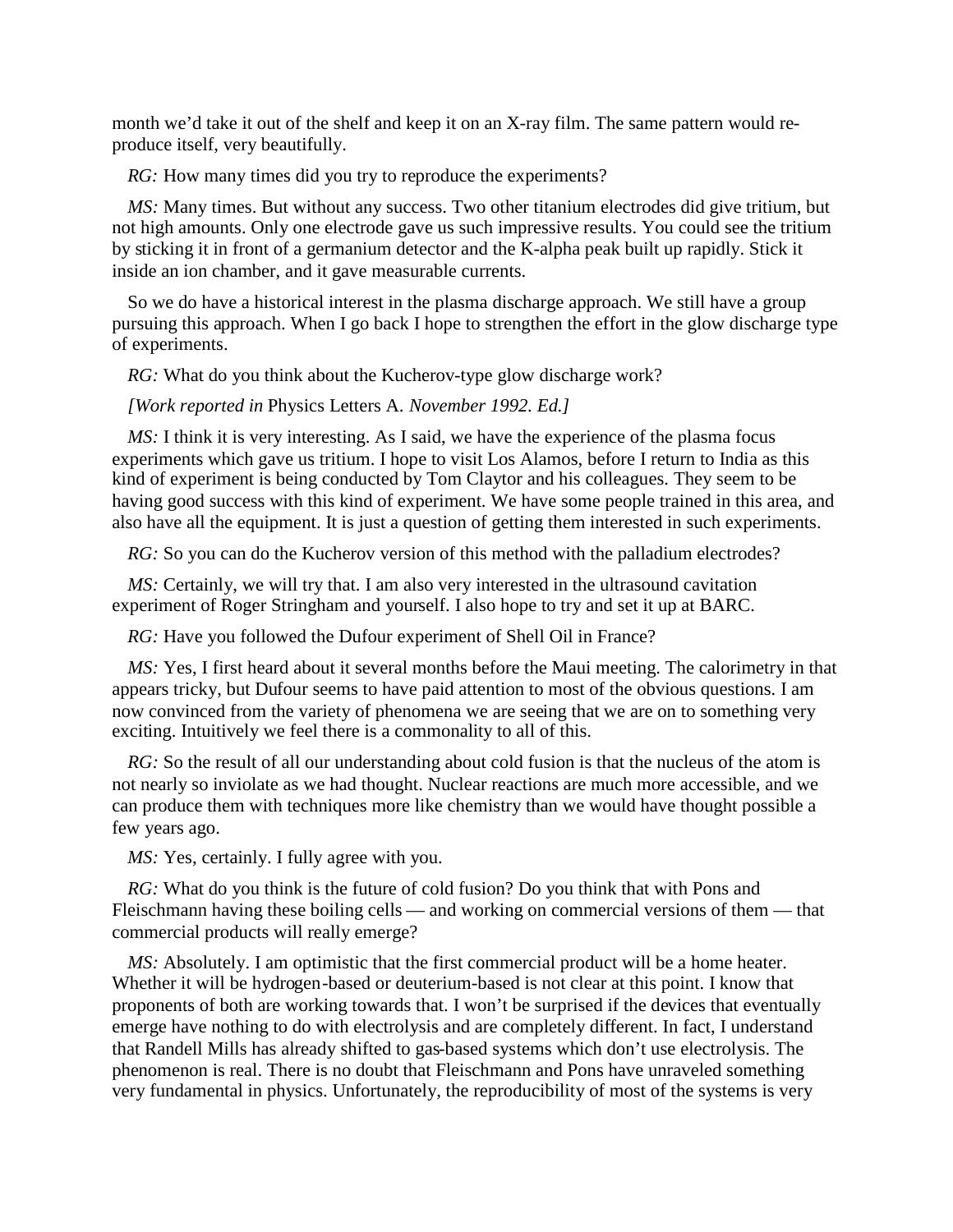poor. The cold fusion community very badly needs something that is reproducible which we can switch on, and show to the skeptics that here is proof of "new physics." The day you are able to do that there will be a quantum change — a big leap in terms of funding and changed attitudes. Even if it means diverting our attention from something else to this task, it must be done.

*RG:* How would you rank cold fusion today in terms of other forms of alternative energy?

*MS:* Well, I have gone through solar energy. I have personally built a solar collector. Of course, solar energy is going to play an increasing role, but it cannot provide all the energy needs of a developing country. What else is there? Everyone is running out of coal, oil, and all the rest. As for nuclear energy, especially fast [fission] reactors and hot fusion, I think they will die a natural death. They are uneconomic and impractical for various reasons. That leaves only thermal reactors which have a mixed reception in many countries. LWR (light water reactors) and some version of advanced thermal reactors will be around for another 20-30 years. But because of nuclear waste problems it will have to phase out too. There is the famous "NIMBY" philosophy: "Not In My Back Yard." Nobody wants nuclear waste to be stored for 300 years or 20,000 years in their territory. It is the fear of nuclear waste, even if that fear may be unscientific, which is going to kill nuclear fission energy sooner or later. So I definitely think cold fusion has potentially a very important role to play. But it implies new physics. The important thing is that the younger generation has to realize there is new physics involved. Unfortunately, there is a gigantic international conspiracy to prevent young people from even looking at new things.

*RG:* What do you think would happen if cold fusion were suddenly accepted as a real, viable energy source in the world?

*MS:* I always draw a comparison between cold fusion and the personal computer and the electronics industry. It is nice and small and ideally suited for mass manufacture. What I like about cold fusion is that for the first time here is an energy source that need not be promoted by the government. It is ideally suited for exploitation by private industry. Because of its small size there is a possibility for rapid technological innovation and improvement. You cannot do this with other forms of nuclear energy, because it takes 15 years and billions of dollars to do anything with a nuclear reactor. Then you operate it for 15 years to gain experience, and then build a new model. That is one of the reasons why neither fast breeder reactors nor hot fusion are likely to succeed in the marketplace.

The beautiful thing about cold fusion is that it is small. Small is beautiful.

The day we understand the physics, everything is going to rapidly change. There will be competition. You will have cavitation systems, gas-based systems, electrolytic systems, all kinds of things going on eventually. Technology will settle on two or three concepts. They will all be tried out in the marketplace. Fierce competition will drive innovation.

*RG:* Do you know of other Third World countries working in this field?

*MS:* No, I am not aware of any, except perhaps Taiwan. One of the most amazing things to me is that we have not seen anyone from Israel working on it. They have very capable people, and I am very surprised that they are not involved. I've not seen a single cold fusion paper come out of Israel.

Most third-world countries look up to the U.S. and the West. If the leading scientific bodies, bigwigs in the U.S., like the American Physical Society, say cold fusion is nonsense, immediately the message is passed on to top people in developing countries. This is happening in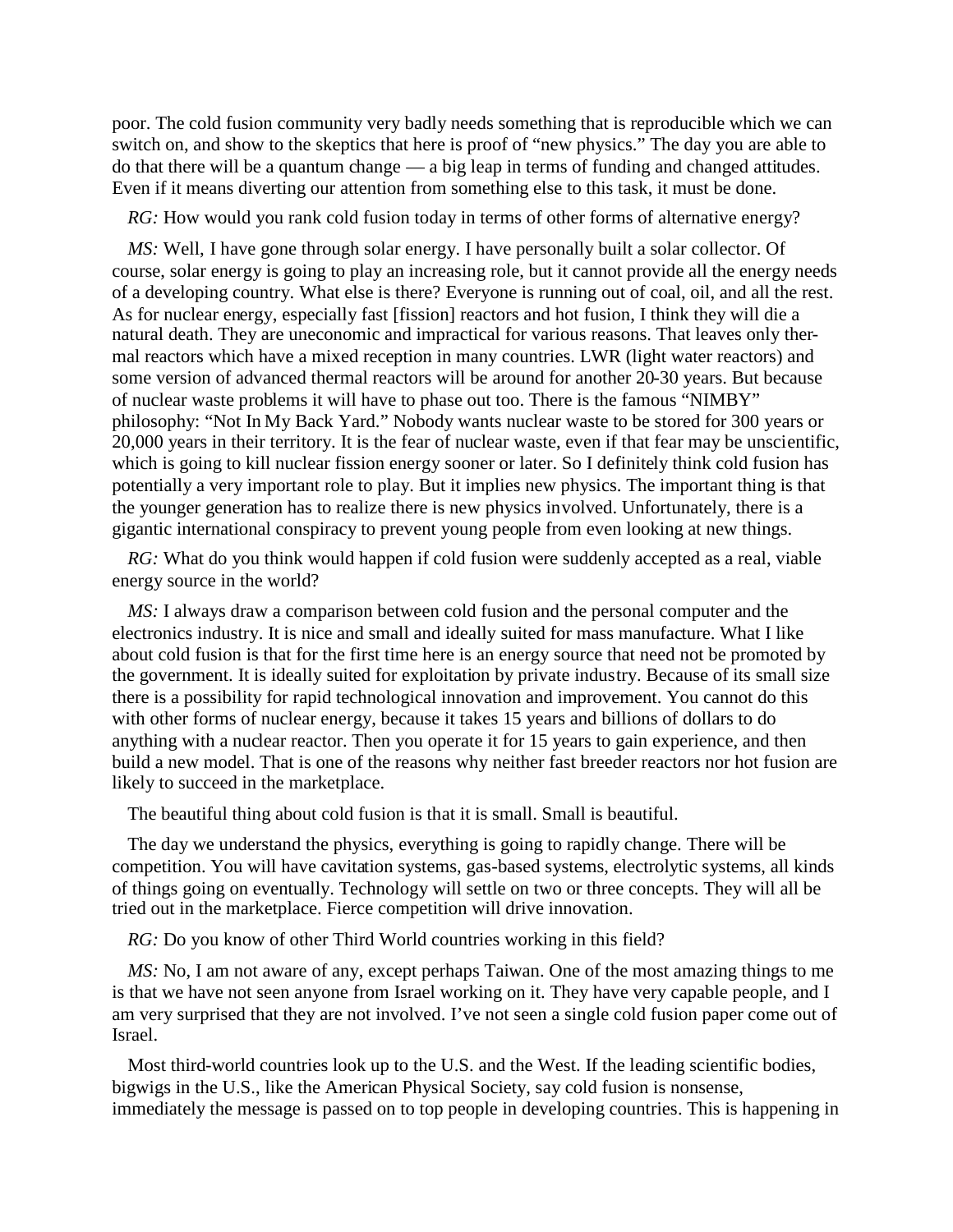my own country. Some of the top people in the Indian national scene think that cold fusion is an illusion.

*RG*: So the negative opinion of cold fusion that is promoted by the American Physical Society or the British Physical Society is very influential?

*MS*: There is no doubt about it. Scientists all over the world tend to look upon these societies as the people who are spearheading the advancement of science and high technology. So their opinion is very important. If these bodies say cold fusion is bunkum, then they feel that most probably believe it is bunkum. That is the attitude that most top scientists in most developing countries seem to have taken. In this context, the open-minded approach of Japan, Russia, and Italy is to be lauded. I hope it will help to form a favorable climate for cold fusion in other countries too.

*RG:* So what's next for you? You're going back to India, to BARC?

*MS:* Yes. I hope to continue to push cold fusion. We need someone to give enthusiasm and encouragement to the various internal groups, and particularly to young people who don't want to risk their professional careers. To me it is a very sad thing. I always thought that you are adventurous when young. You are supposed to be willing to take risks. But oftentimes, career advancement comes ahead. People are willing to work in the area of high temperature (high  $T_c$ ) superconductivity or fullerenes or whatever, which is a "hot" but "safe" topic.

*RG*: So that's part of your role. That's why you've been here at SRI as visiting scientist for the past six months, and you've been able to visit with other scientists in the United States.

*MS*: Yes, this way I get a global perspective of what is going on.

*RG:* A couple of years ago you made a tour of labs around the world, visiting the Japanese labs and labs here in the United States, and you wrote a report to the Indian government on the field. What was the effect of that report?

*MS:* First of all let me clarify, there was no formal report addressed to anybody in the Indian government. Yes, I keep writing informal notes and letters to convey to my colleagues what I have learned. I believe these efforts to bring to their notice recent progress in the field have helped create an improved climate. I hope that *"Cold Fusion"* magazine will play a useful role in this context.

*RG:* What do you think about the new Japanese program set up by their Ministry of International Trade and Industry?

*MS:* The way the Japanese are approaching the subject is very laudable. We have seen to it that this news has reached the decision-making people in India.

*RG:* What do you think about the American physics community and chemistry community who have taken such a hard line against cold fusion in this country?

*MS*: It is really very disappointing to see how these groups have networked and suppressed this field. But I am very encouraged that there is a large non-established scientific community that will discuss anything in science here, in spite of the stranglehold by the established scientific bodies. Only after coming to this country have I realized that there is a vibrant, off-the-beatentrack movement in science — and pseudoscience. They are in good contact through newsletters, e-mail, etc. Particularly in California, people are working in all kinds of scientific areas. I am